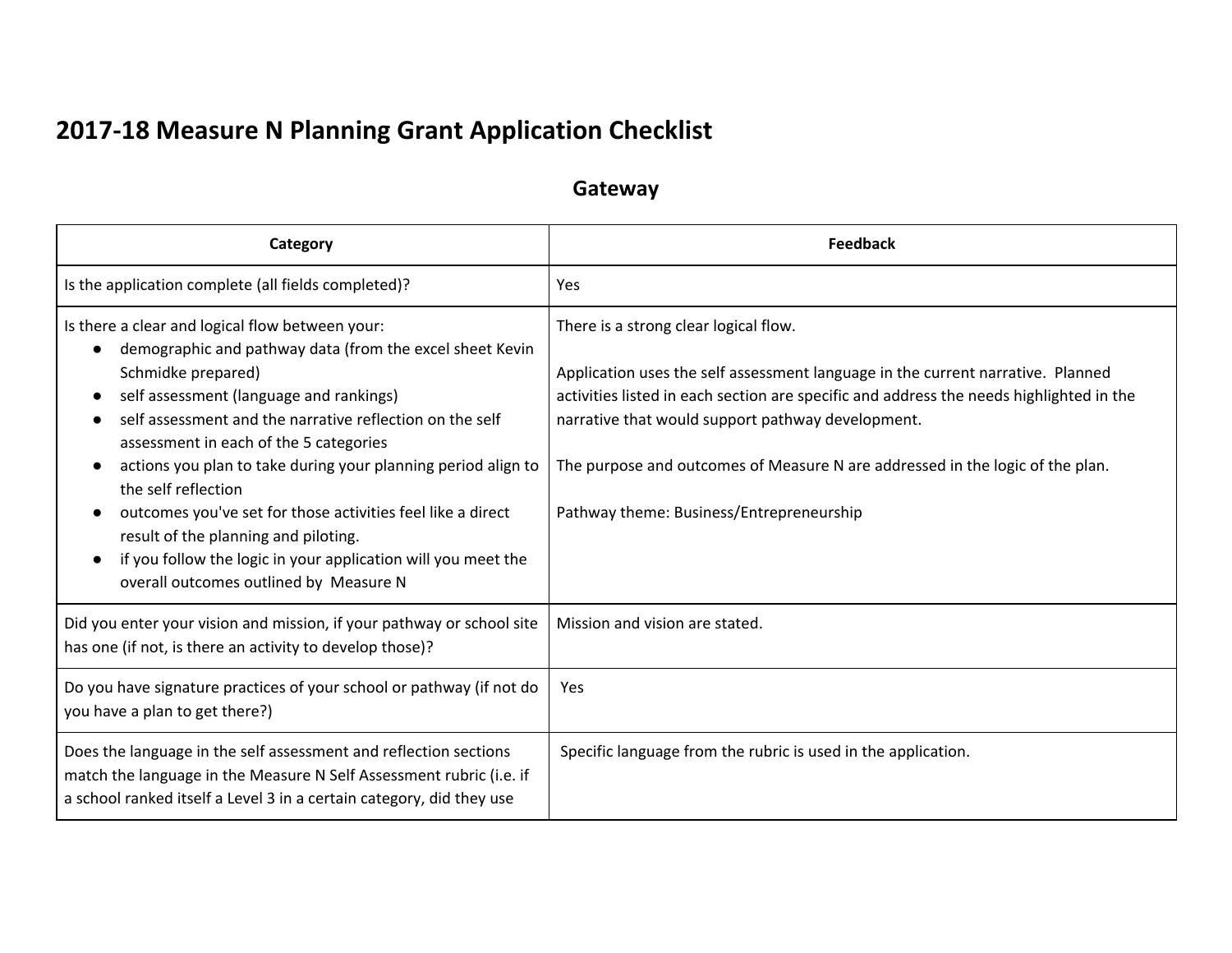| Level 3 language in their assessment and reflection)?                                                                                                                                                                                                                                             |                                                                                                                                                                                       |
|---------------------------------------------------------------------------------------------------------------------------------------------------------------------------------------------------------------------------------------------------------------------------------------------------|---------------------------------------------------------------------------------------------------------------------------------------------------------------------------------------|
| Do you have a section in category 1 that addresses the creation and<br>development of your Design Team (in the fall or summer)?                                                                                                                                                                   | Yes                                                                                                                                                                                   |
| Do you include opportunities for Design team members and others<br>to visit programs, pathways, academies, and/or schools that have<br>model programs that you want your pathway to emulate or learn<br>from, that might stimulate your imaginations and spark your<br>creativity and innovation? | Yes, there is a clear activity to visit and observe Laney business professors.<br>The school site is encouraged to visit other business/entrepreneurship career<br>academies as well. |
| Do you include ways to gain feedback on various stages of your<br>planning process from industry and/or community partners during<br>the planning period?                                                                                                                                         | The plan does have some planning activities listed that includes feedback and<br>partnership with industry and/or community partners.                                                 |
| Did you include the investigation of research and/or research-based<br>practices that bear on the areas you want to develop in your<br>planning process?                                                                                                                                          | No                                                                                                                                                                                    |
| Do you include opportunities for study groups or text study groups<br>to work together to investigate aspects of your plan?                                                                                                                                                                       | Not clear                                                                                                                                                                             |
| Do you include opportunities for cycles of inquiry into practices you<br>may wish to pilot in the planning year?                                                                                                                                                                                  | Some reference to cycles of inquiry although could be more explicit and intentional.                                                                                                  |
| Do you include retreats for planning time, and other opportunities<br>to get together with your Design team, pathway teachers, and other<br>stakeholder groups to plan together?                                                                                                                  | Yes                                                                                                                                                                                   |
| Do you include opportunities to exchange best practices or even<br>emerging practices with other pathways at your site, or at other<br>schools in the district?                                                                                                                                   | No                                                                                                                                                                                    |